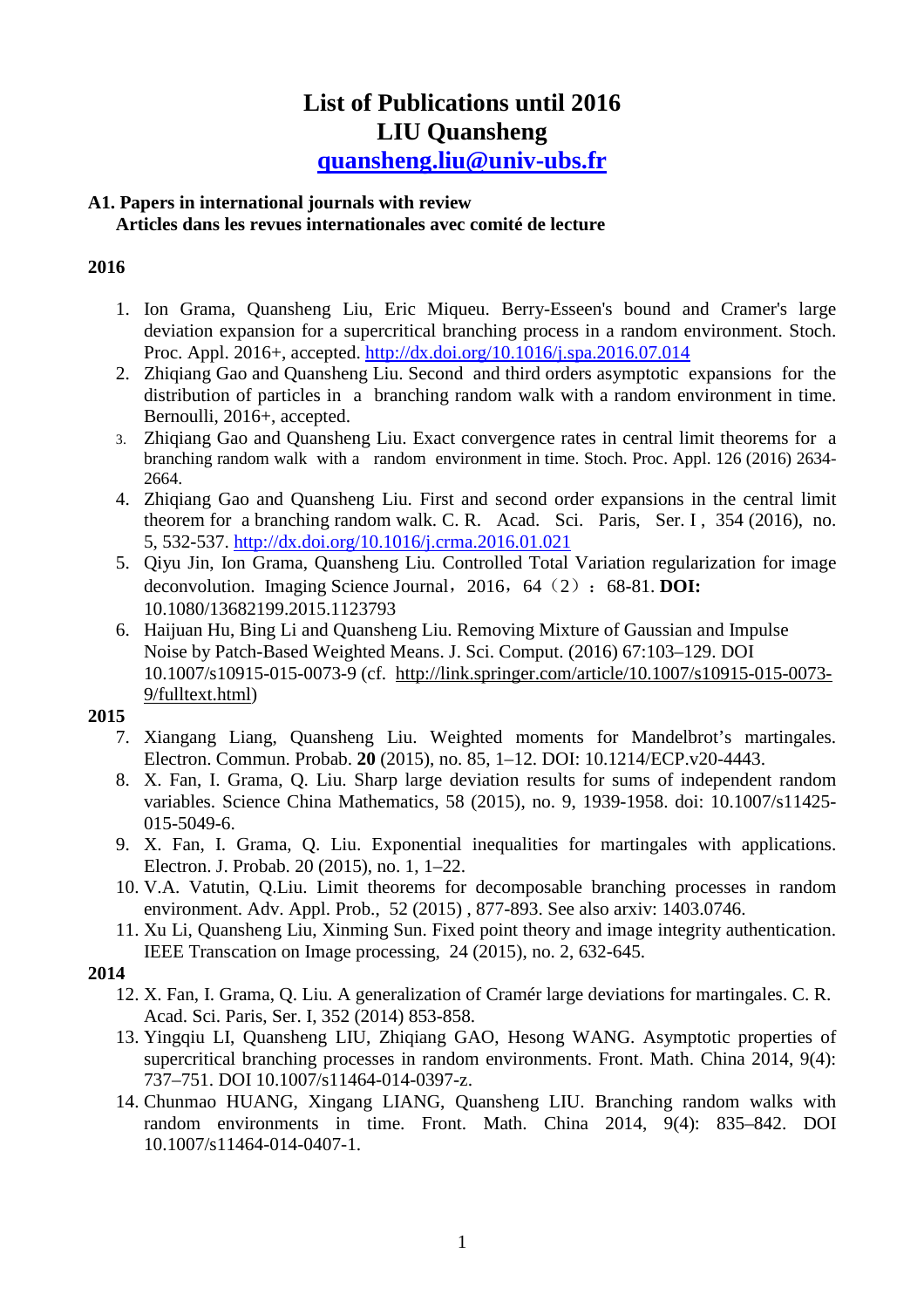- 15. Huang, Chunmao; Liu, Quansheng. Convergence in Lp and its exponential rate for a branching process in a random environment. Electron. J. Probab. 19 (2014), no. 104, 1–22. DOI: 10.1214/EJP.v19-3388
- 16. Zhihua Xia, X. Sun, Yun-Qing Shi, Quansheng Liu, Neal N. Xiong and Xinhui Wang. Steganalysis of LSB Matching Using Differences between Nonadjacent Pixels. Multimedia Tools and Applications, November 2014; doi:10.1007/s11042-014-2381-8
- 17. Junli Zhao, Cuiting Liu, Zhongke Wu, Fuqing Duan, Kang Wang, Taorui Jia and Quansheng Liu. Craniofacial Reconstruction Evaluation by Geodesic Network.. Computational and Mathematical Methods in Medicine. Volume 2014 (2014), Article ID 943647, 9 pages, http://dx.doi.org/10.1155/2014/943647
- 18. Hao Shunli; Liu Quansheng. Convergence rates in the law of large numbers for arrays of martingale differences. J. Math. Anal. Appl. 417 (2014) 733–773. doi:10.1016/j.jmaa.2014.03.049
- 19. Gao,Zhiqiang; Liu, Quansheng; Wang, Hesong. Central limit theorems for a branching random walk with a random environment in time. Acta Mathematica Scientia, 2014,34B(2):501–512
- 20. Chen,Beijing ; Liu, Quansheng ; Sun, Xinming ; Li, Xu ; Shu, Huazhong. Removing Gaussian noise for color images by quaternion representation and optimization of weights in non-local means filter. IET Image Processing, 58 (2014), 548-573.
- 21. Huang, Chunmao; Liu, Quansheng. Convergence rates for a supercritical branching process in a random environment. Markov Processes and Related Fields, 20 (2014), 265-285.
- 22. Brigitte Chauvin, Quansheng Liu, Nicolas Pouyanne. Limit distributions for multitype branching processes of m-ary search trees. Ann. Inst. Henri Poincaré. 50 (2014), No. 2, 628– 654. DOI: 10.1214/12-AIHP518. See also arxiv: 1112.0256
- 23. Jin, Q., Grama, I. and Liu Q. A new Poisson noise filter based on weights optimization. 26 pages, J Sci. Comput. (2014) 58, 549-573. DOI 10.1007/s10915-013-9743-7 Cf. also: arXiv:1201.5968

#### **2013**

- 24. Beijing Chen, Hui Dai, Quansheng Liu, Huazhong Shu: Poisson noise removal for color images using quaternion representation. J. Southeast Univ. (Natural Sci. Ed.), vol. 43, no. 4 (2013) 717-723.
- 25. Liang, Xingang; Liu, Quansheng; Weighted moments for the limit of a normalized supercritical Galton–Watson process. *C. R. Math. Acad. Sci. Paris* 351 (2013), no. 19-20, 769–773.
- 26. X. Lang, Q. Liu. Weighted moments of the limit of a branching process in a random environment. Proceedings of Steklov Institue of Mathematics, 282 (2013), no.1, 127-145. DOI: 10.1134/S0081543813060126
- 27. Fan, Xiequan; Grama, Ion; Liu, Quansheng; Cramér large deviation expansions for martingales under Bernstein's condition. *Stochastic Process. Appl.* 123 (2013), no. 11, 3919–3942.
- 28. Fan, Xiequan; Grama, Ion; Liu, Quansheng; Sharp large deviations under Bernstein's condition. *C. R. Math. Acad. Sci. Paris* 351 (2013), no. 21-22, 845–848.
- 29. V.A. Vatutin, Q.Liu. Critical branching process with two types of particles evolving in asynchronous random environments, TVP, 57 (2012), No 2, pp. 225-256; Theory of Probability and its Applications, 57 (2013), no.2, 279-305.
- **2012** 
	- 30. Fan, X., Grama, I. and Liu Q. (2012). Large deviation exponential inequalities for supermartingales Electron. Commun. Probab. 17 (2012), no.59, 1–8. DOI: 10.1214/ECP.v17-2318
	- 31. Fan, X., Grama, I. and Liu Q. Hoeffding's inequality for supermartingales. Stoch. Proc. Appl. 122, (2012) 3545–3559. See also arXiv:1109.4359 (SCI)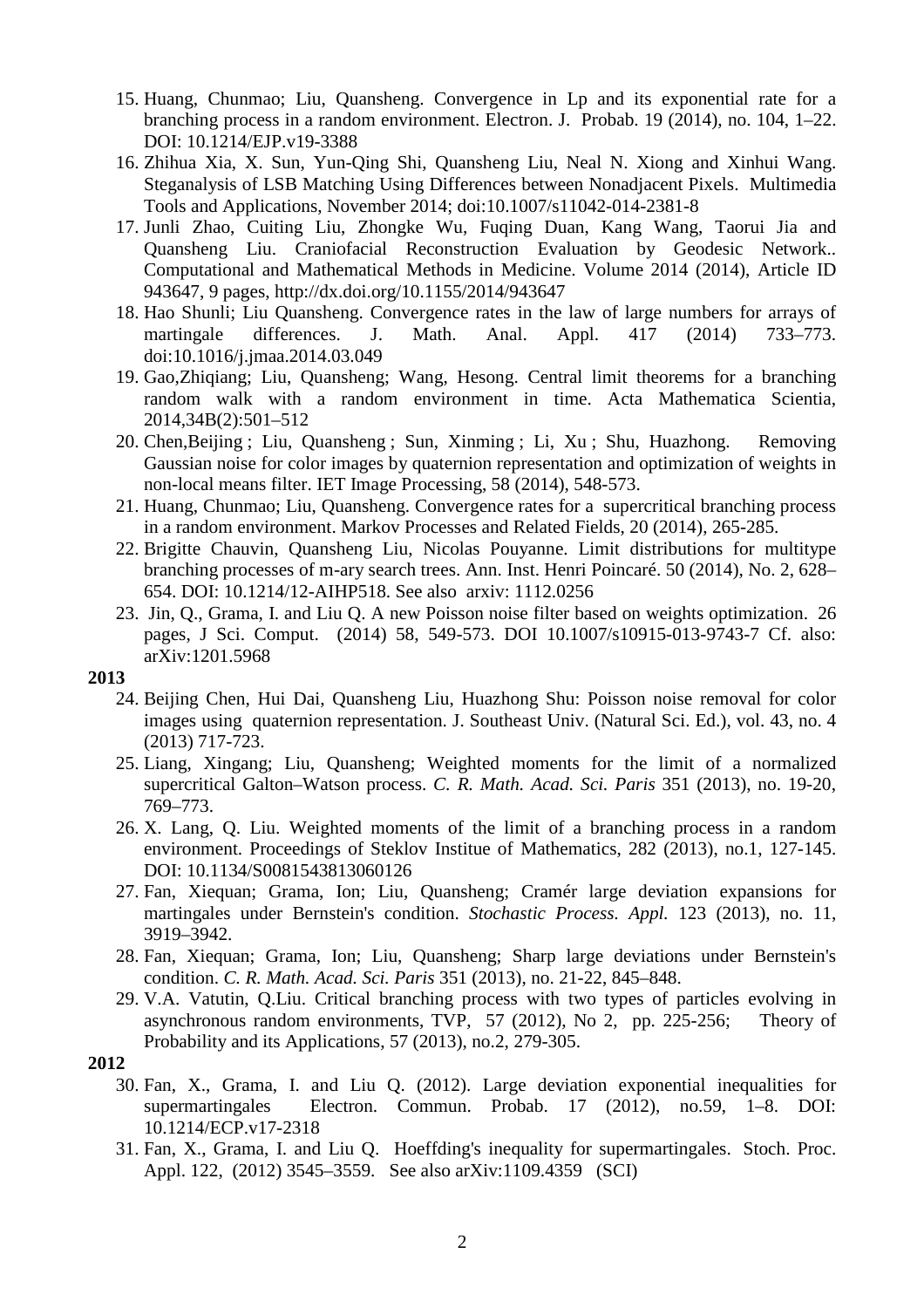- 32. Chunmao Huang and Quansheng Liu. Moments, moderate and large deviations for a branching process in a random environment. Stoch. Proc. Appl. 122 (2012), 522-545.
- 33. Shunli Hao and Quansheng Liu. Baum–Katz type theorems for martingale arrays. C. R. Acad. Sci. Paris, Ser. I 350 (2012) 91-96.

## **2011**

- 34. Chunmao Huang and Quansheng Liu. Harmonic moments and large deviations for a supercritical branching process in a random environment. C. R. Acad. Sci. Paris, Ser. I 349 (2011) 1199-1202.
- 35. Yingqiu Li, Yangli Hu, Quansheng Liu. Weighted moments for a supercritical branching process in a varying or random environment. Sci. China, Series A: mathematics. 54 (2011) no.7, 1437-1444.
- 36. Hesong Wang, Zhiqiang Gao, Quansheng Liu. Central limit theorems for a supercritical branching process in a random environment. Stat. Prob. Letters 81 (2011) 539-547.
- 37. Xingang Liang, Quansheng Liu. Tail behavior of laws stable by random weighted mean. C. R. Acad. Sci. Paris, Ser. I 349 (2011) 347-352.
- 38. Bing Li, Quansheng Liu, Jiawei Xu, Xiaojun Luo. A new method for removing mixed noises. Sci. China Series F: Information Sciences, vol. 54, no.1 (2011), 51-59.

#### **2011-**

- 39. Quansheng Liu, Frédérique Watbled. Exponential inequalities for martingales and asymptotic properties of the free energy of directed polymers in random environment. Stoch. Proc. Appl. 119 (2009), 3101-3132.
- 40. Quansheng Liu, Frédérique Watbled. Large deviation inequalities for supermartingales and applications to directed polymers in random environment. C.R. Acad. Sci.Paris, Ser. I 347 (2009) 1207 - 1212.
- 41. Yingqiu Li, Quansheng Liu. Age-dependent branching processes in random environments. Sci. China, Series A: mathematics, vol. 51, no.10, 1807-1830, 2008. (SCI, IF =0,584)
- 42. Xiaojun Luo, Bing Li, Quansheng Liu, Jiawei Xu. A new linear mixed filter.Computer engineering and applications, vol. 44, no.17, pp.172-174 and 190, 2008.
- 43. Yingqiu Li, Xu Li, Quansheng Liu. A random walk with a branching system in random environments. Sci. China, Series A: mathematics, vol. 50, no. 5, 2007, 698-704.
- 44. Quansheng Liu. On a linear recursive distributional equation. J. Changsha University of Science and Technology. vol.3, no.3, 2006, 91-97.
- 45. Quansheng Liu, Emmanuel Rio and Alain Rouault. Limit theorems for multiplicative processes. Journal of Theoretical Probability, Vol. 16, No. 4, 2003, 971-1014.
- 46. Yves Guivarc'h, Emile Le Page and Quansheng Liu. Normalisation d'un processus de branchement critique dans un environnement aléatoire, C.R. Acad. Sci. Paris, Ser. I 337 (2003) 603-608.
- 47. Quansheng Liu. An extension of a functional equation of Mandelbrot and Poincaré. Asian J. Math. 6 (2002), 145-168.
- 48. Quansheng Liu. Asymptotic properties and absolute continuity of laws stable by random weighted mean. Stoch. Proc. Appl. (2001), 83-107. [25 pages]
- 49. Quansheng Liu. Local dimensions of the branching measure on a Galton-Watson tree. Ann. Inst. Henri Poincaré, 37, 2 (2001) 195-222. [28 pages]
- 50. Yves Guivarc'h and Quansheng Liu. Propriétés asymptotiques des processus de branchement en environnement aléatoire. C. R. Acad. Sci. Paris, Série I, t. 332 (2001), 339- 344.
- 51. Quansheng Liu. On generalized multiplicative cascades. Stoch. Proc. Appl. 86 (2000) 263- 286.
- 52. Quansheng Liu. Exact packing measure on a Galton-Watson tree. Stoch. Proc. Appl. 85 (2000)19-28.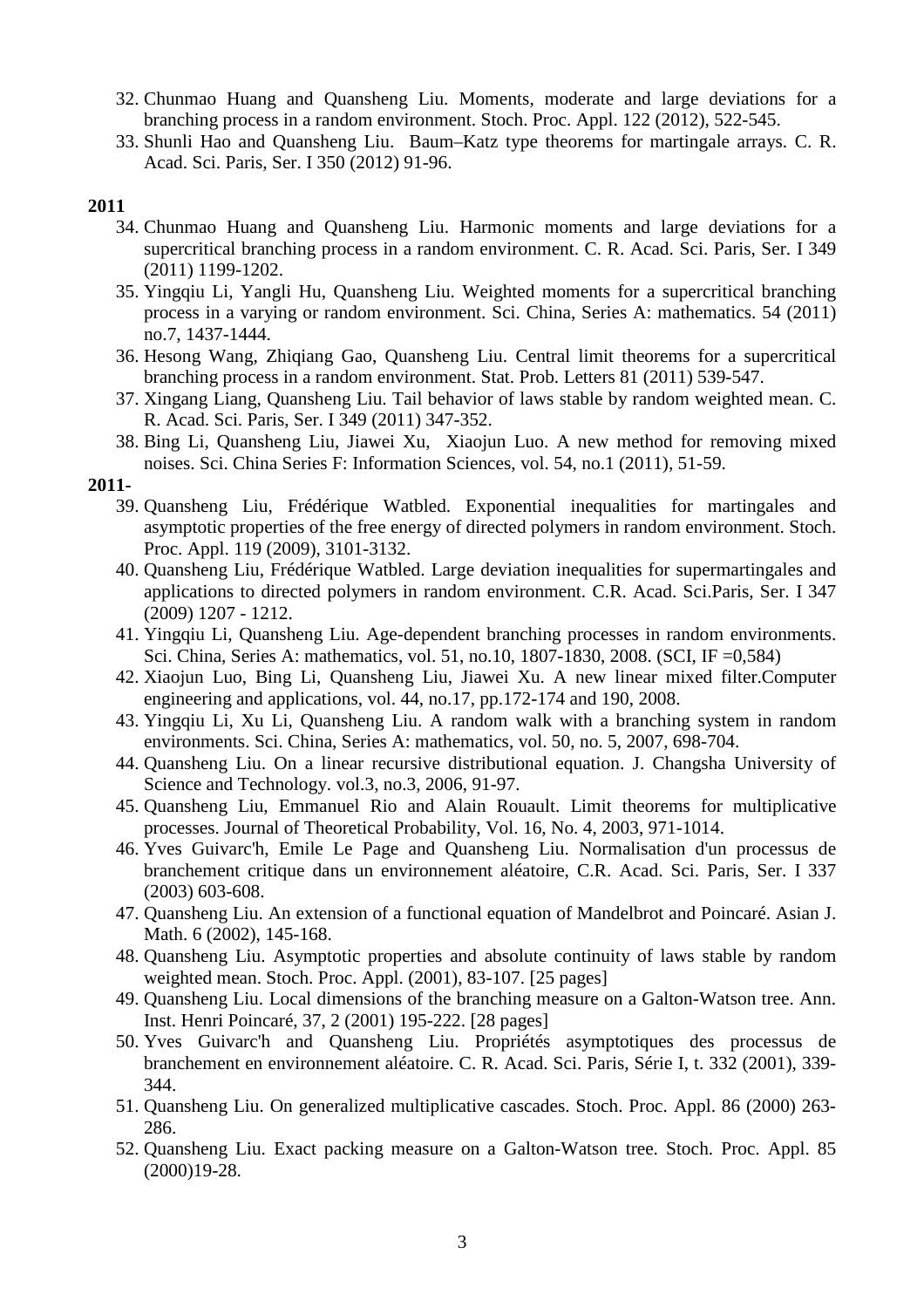- 53. Quansheng Liu and Alain Rouault. Limit theorems for Mandelbrot's multiplicative cascades. Ann. Appl. Prob. 10 (2000) 218-239.
- 54. Quansheng Liu. Sur certaines lois invariantes par moyenne pond\_er\_ee al\_eatoire. C. R. Acad. Sci. Paris, 330, S\_erie I (2000), 815-820.
- 55. Quansheng Liu. Sur Certaines Martingales de Mandelbrot Généralisées. C. R. Acad. Sci. Paris, t.328, Série I (1999), 1207-1212.
- 56. Quansheng Liu. Asymptotic properties of supercritical age-dependent branching processes. Stoch. Proc. Appl. 82 (1999) 61-87.
- 57. Quansheng Liu and N.R.Shieh. A uniform limit theorem for the branching measure on a Galton- Watson tree. Asian J. Math. Vol. 3, No. 2 (1999), 381-386.
- 58. Quansheng Liu. Fixed points of a generalized smoothing transformation and applications to branching random walks. Adv. Appl. Prob. 30 (1998), 85-112.
- 59. Quansheng Liu. Sur une équation fonctionnelle et ses applications: une extension du théorème de Kesten -Stigum concernant des processus de branchement. Adv. Appl. Prob. 29 (1997), 353-376.
- 60. Quansheng Liu. The exact Hausdorff dimension of a branching set. Prob. Th. Rel. Fields, 104 (1996), 515-538.
- 61. Quansheng Liu. On the survival probability of a branching process in a random environment. Ann. Inst. Henri Poincaré, vol. 32, no.1 (1996), pp.1-10.
- 62. Dao-Chun Sun and Quan-Sheng Liu. On the value distribution of some random analytic functions, J. Math., Vol. 10, no. 3 (1990), pp.286-298.
- 63. Quan- Sheng Liu. On the Ritt order of an entire function defined by an L-Dirichletian element, Approx.Theory  $&$  its Appl. 5 (3) (1989) 55-67.
- 64. Quan-Sheng Liu. On the growth of some random hyperdirichlet series, Chin. Ann. of Math., 10 B (2) (1989) 214-220.
- 65. Quan-Sheng Liu. On the growth of entire functions defined by B-Dirichletian series, J. Wuhan Univ. (Natural Sci.ed.), no.4 (1989) 1-7.
- 66. Dao-Chun Sun and Quan-Sheng Liu. On the value distribution of some random analytic functions. Chinese Science Bulletin, Vol.10, no. 21 (1988).

#### **A2. Papers in conference proceedings with review**

## **Articles dans des conférences internationales à comité de lecture et actes publiées**

- 67. Qiyu Jin, Bai Li, Yang Jie, Ion Grama, Quansheng Liu. A New Method for Removing Random-Valued Impulse Noise. 21st International Conference, ICONIP 2014, Nov 2014, Malaysia, Malaysia. Proceedings of Neural Information Processing. Kuching, Malaysia, November 3-6, 2014. Proceedings, Part III, pp.9-17
- 68. Vatutin, Vladimir; Liu, Quansheng. Branching processes evolving in asynchronous environments. Proceedings 59-th ISI World Statistics Congress, 1744 -1749. 25-30 August 2013, Hong Kong.
- 69. Chauvin, Brigitte; Liu, Quansheng; Pouyanne, Nicolas. Support and density of the limit \$m\$-ary search trees distribution. *23rd Intern. Meeting on Probabilistic, Combinatorial,*  and Asymptotic Methods for the Analysis of Algorithms (AofA'12), 191–199, Discrete Math. Theor. Comput. Sci. Proc., AQ, *Assoc. Discrete Math. Theor. Comput. Sci., Nancy,* 2012. See also : arxiv: 1201.4098
- 70. Haijuan Hu, Li and Quansheng Liu. Non-local filter for removing a mixture of Gaussian and impulse noises. International Conference on Computer Vision Theory and Applications (VISAPP 2012). 24-26 February 2012, Rome, Italy (6 pages).
- 71. Qiyu Jin, Ion Grama and Quansheng Liu. A new approach for denoising images based on weights optimization. International Conference on Computer Vision Theory and Applications (VISAPP 2012). 24-26 February 2012, Rome, Italy (6 pages).
- 72. Qiyu Jin, Ion Grama and Quansheng Liu. Removing Poisson noise by optimization of weights in Non-Local Means. Proceedings of the 2012 International Symposium on